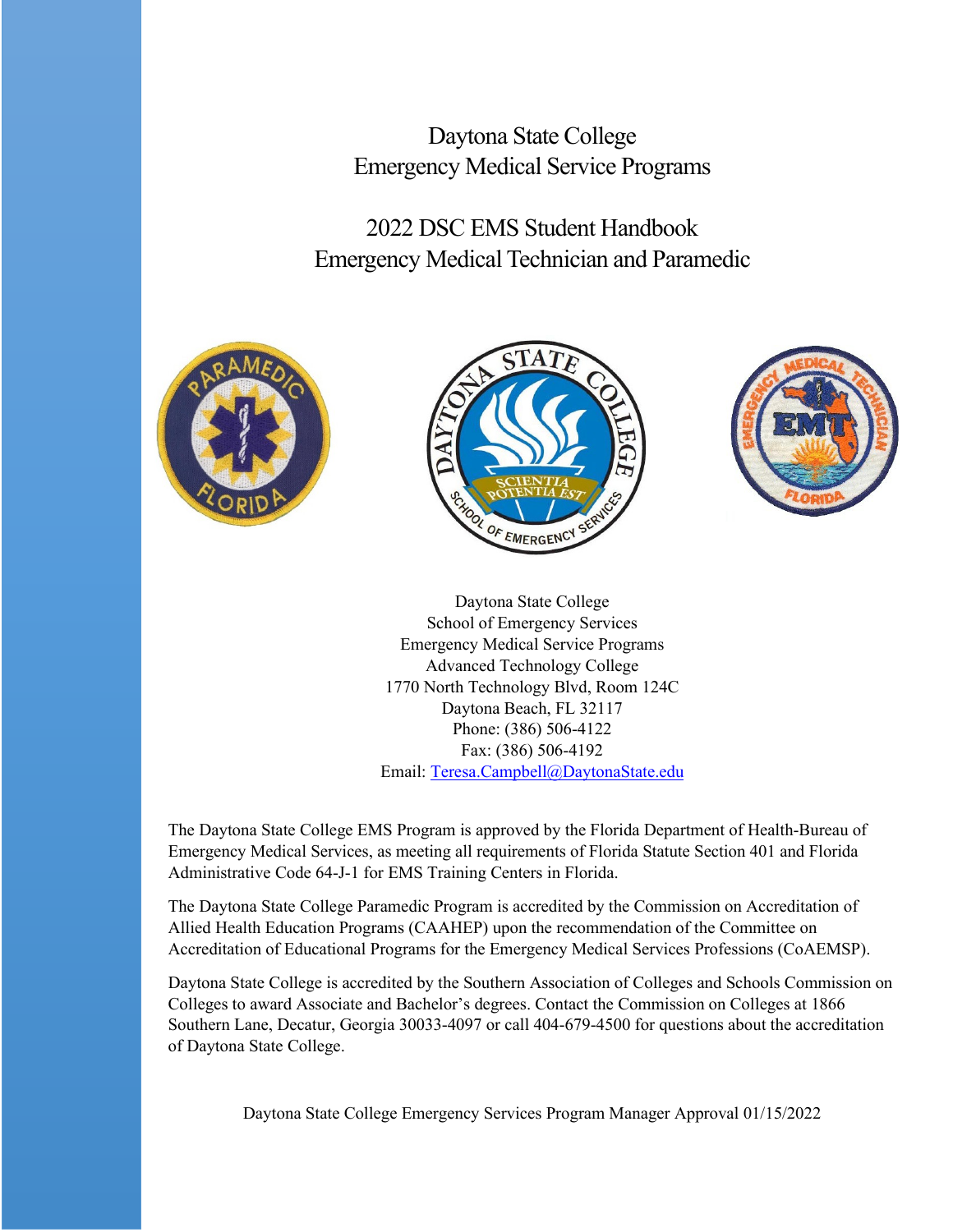# **TABLE OF CONTENTS**

| <b>SECTION 1</b> | <b>EMS DEPARTMENT ADMINISTRATION/GENERAL INFO4</b>                       |
|------------------|--------------------------------------------------------------------------|
| 1.1              | Office Hours                                                             |
| 1.2              | Program Application                                                      |
| 1.3              | Student Use of DSC Property/Equipment                                    |
| 1.4              | <b>EMS Department Closing Notification</b>                               |
| 1.5              | <b>Student Contact Information</b>                                       |
| 1.6              | Change in Approval/Access Status - Background/Illegal Substances/Medical |
| 1.7              | <b>Certification Exams</b>                                               |
| 1.8              | <b>EMS</b> Certification of Completion                                   |
| 1.9              | <b>Student Attendance Continuity Requirement</b>                         |
| <b>SECTION 2</b> |                                                                          |
| 2.1              | Program Medical Director                                                 |
| 2.2              | Program Manager                                                          |
| 2.3              | Lead Instructor/Faculty/Instructional Staff/Clinical/Field Preceptors    |
| 2.4              | Director of the School of Emergency Services                             |
| <b>SECTION 3</b> |                                                                          |
| 3.1              | Definitions - Terms Relating Electronic Devices to our Program           |
| 3.2              | Social Media/Networking Code of Conduct                                  |
| 3.3              | Social Media Privacy                                                     |
| 3.4              | Electronic Devices in Class                                              |
| 3.5              | <b>Electronic Devices During Testing</b>                                 |
| 3.6              | Electronic Devices on Clinical Assignments                               |
| <b>SECTION 4</b> |                                                                          |
| 4.1              | Uniform                                                                  |
| 4.2              | College Picture ID                                                       |
| 4.3              | Program Uniforms                                                         |
| 4.4              | Personal Grooming (All Students)                                         |
| 4.5              | Grooming Standards - Facial Hair                                         |
| 4.6              | Weapons/Certified Law Enforcement Officers                               |
| <b>SECTION 5</b> |                                                                          |
| 5.1              | Respectful Language                                                      |
| 5.2              | Addressing Staff and Instructors                                         |
| 5.3              | Following Orders                                                         |
| 5.4              | Conflicting Orders/Methods                                               |
| 5.5              | Investigations/Complaints/Hearsay                                        |
| 5.6              | Falsification of Documentation or Plagiarism                             |
| 5.7              | HIPAA (Patient Confidentiality)                                          |
| <b>SECTION 6</b> |                                                                          |
| 6.1              | Tobacco Policy                                                           |
| 6.2              | Alcohol/Drug Free Campus                                                 |
| 6.3              | Consumption of Alcohol Prior to Class and/or Clinical/Field Shifts       |
| <b>SECTION 7</b> |                                                                          |
|                  |                                                                          |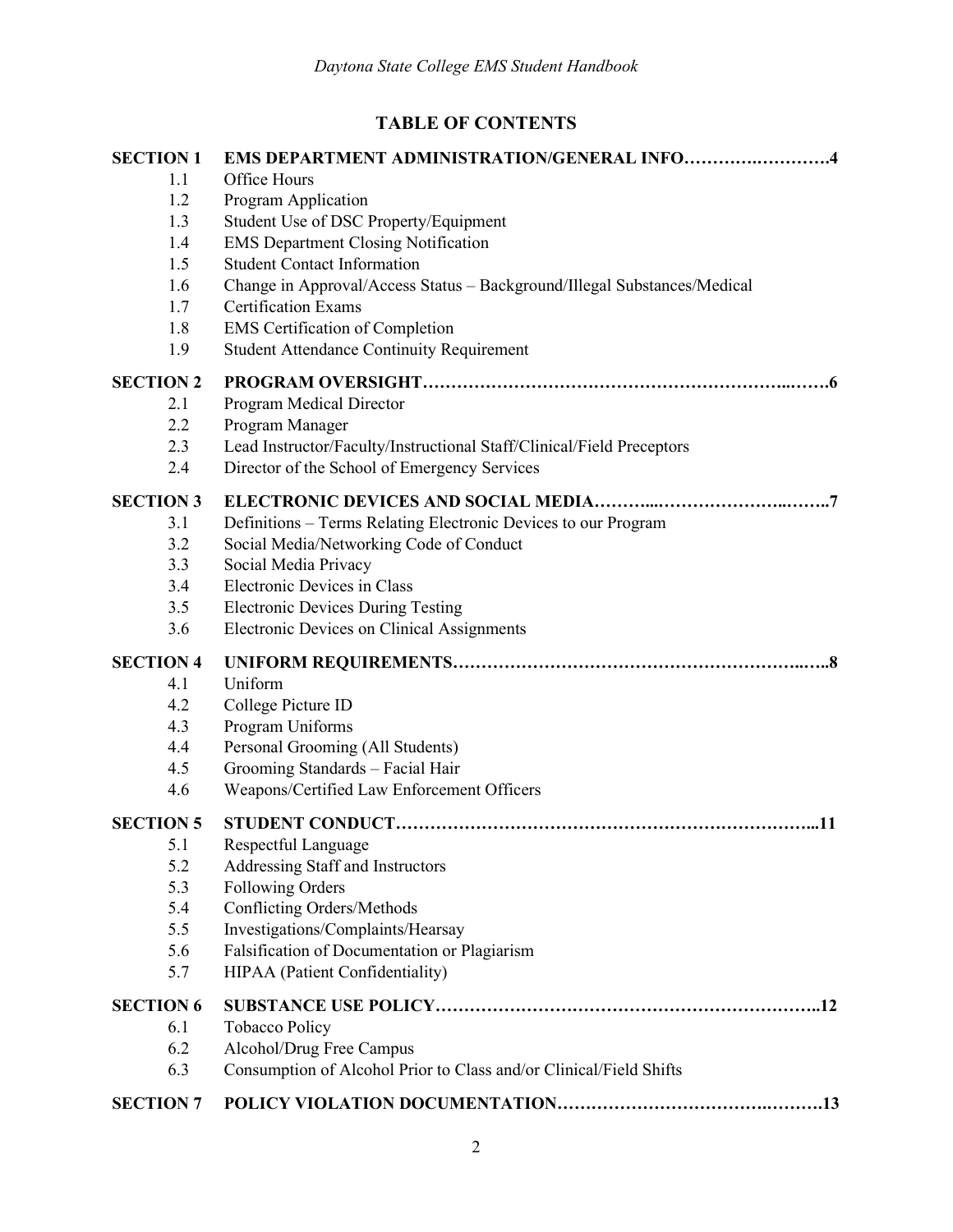| <b>APPENDIX A</b> |
|-------------------|
|-------------------|

- APPENDIX B DAYTONA STATE COLLEGE AFFILIATE BACKGROUND REVIEW POLICY
- APPENDIX B.1 DAYTONA STATE COLLEGE, COLLEGE OF HEALTH AND PUBLIC SERVICES SCHOOL OF NURSING/EMERGENCY MEDICAL SERVICES CONVICTION RECORD POLICY
- APPENDIX C TECHNICAL STANDARDS
- APPENDIX D CORRECTIVE ACTION FORMS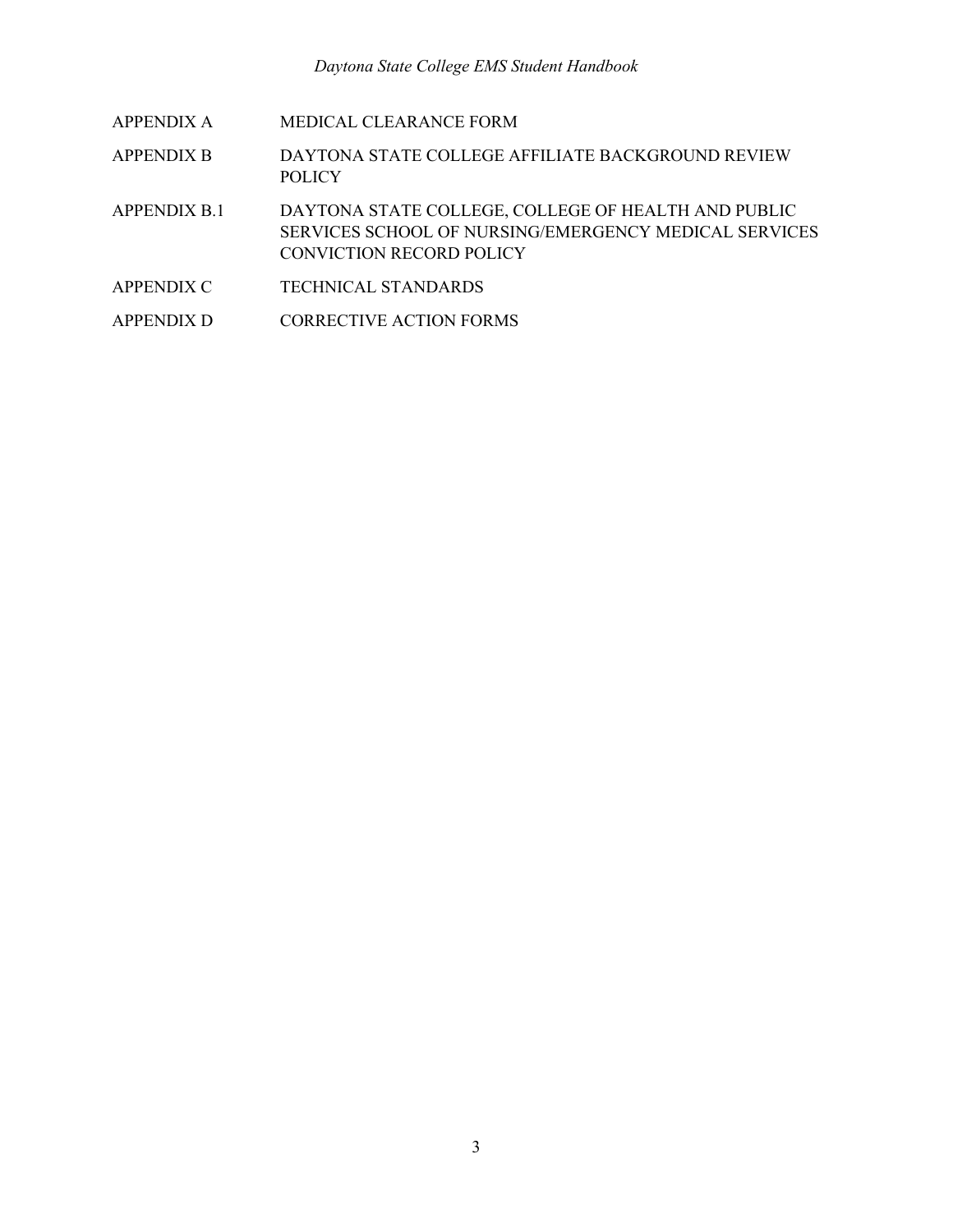# **SECTION 1- EMS DEPARTMENT ADMINISTRATION/GENERAL INFORMATION**

# **1.1 Office Hours**

The EMS Department office, which is located at the Advanced Technology College (ATC), is open Monday through Friday from 8 a.m. – 5 p.m. (unless otherwise posted).

# **1.2 Program Application**

This is a limited-access program. Candidates must:

- Apply for admission and be accepted to Daytona State College.
- Submit a completed EMS Paramedic or EMT application by deadline to the EMS Department, located at the Advanced Technology College, 1770 Technology Blvd., Daytona Beach, Fl 32117.
	- o Applications must be 100% complete, by the deadline.
	- o Fall and Spring students must provide proof of the current year flu shot (including lot #, expiration date, who administered the shot, and mode of administration.) Proof of the flu shot will be attached to the form supplied by the hospital.
	- $\circ$  Include all other requirements noted in the application, including a Level- II criminal background check (state and nationwide), 10-panel drug- screening exam, physical exam, and supply required immunization records.
	- o Clinical affiliates reserve the right to review and request a disposition of any offense(s) that are reflected in the background check. As part of approved affiliation agreements with our clinical sites, any clinical/field affiliate has the right to refuse access, and refusal is at their sole discretion.
	- o PARAMEDIC APPLICANTS MUST possess and maintain a current Florida EMT certification/license, or proof of successful completion of a Florida EMT program.

# **1.3 Student Use of DSC Property/Equipment**

# **Employee Computers, Copy Machine, Department Phones**

Students may not use employee computers. Student computer access is available at the ATC for during normal operating hours. Students may not make copies on the EMS department copy machine. Students may not use department telephones except in emergencies and with prior staff approval.

# **1.4 EMS Department Closing Notification**

Occasionally, the EMS Department may close due to inclement weather, or to major public safety events that impact our ability to utilize adjunct instructors. Students will be notified of any changes in your class schedule through their Daytona State College email, course announcements, Daytona State College EMS Facebook page, DSC Alert system, and/or contacting the EMS department.

# **1.5 Student Contact Information**

The EMS office must be notified immediately in writing upon any change of name, address, or phone number. Each student must also notify student records/registration and update FISDAP account contact information. Students may receive communications from their respective instructors using the contact information input by each student. It is highly recommended that students use their college email address, as this provides a layer of confidentiality and protection.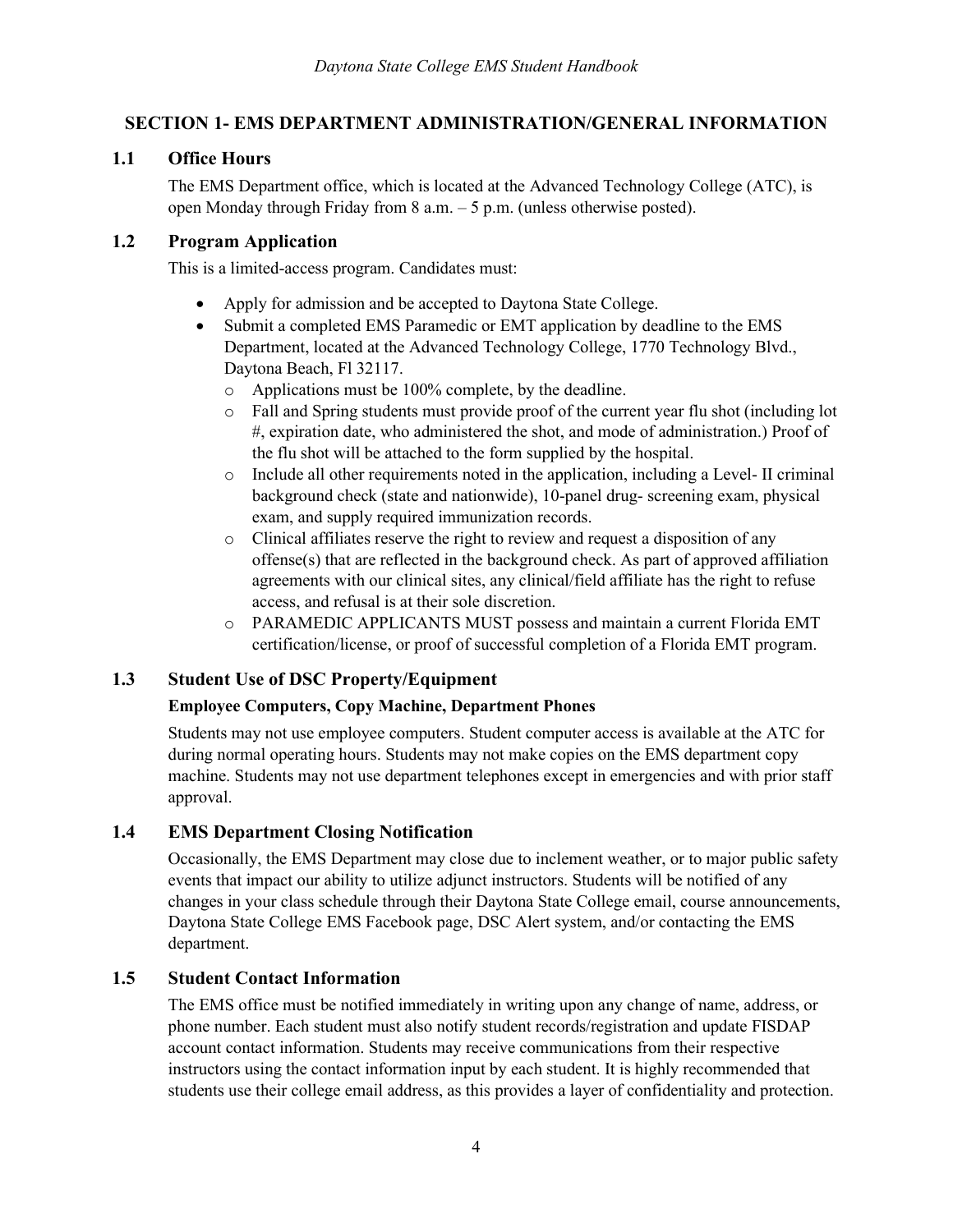Students must declare an alternate contact email if choosing not to use the DSC assigned email that is provided with their account.

### **1.6 Change in Approval/Access Status – Background/Illegal Substances/Medical**

Students accepted into the limited access EMT or Paramedic program have passed a level 2 background screening as well as tests for illegal substances and other medical compliance. Students involved in any activity OR event that could potentially change the privileges awarded as a result of these evaluations must notify the EMS Program within 24 hours.

Students must immediately notify their Lead Instructor if they become injured, ill, or have a change in medical status that causes the student to no longer be compliant with medical standards necessary to enter the program OR could negatively affect your ability to physically attend and/or perform in the clinical setting without restriction.

*The EMS program may require a physician to examine and recommend continued attendance in any EMS program for any change in medical status. Students being seen by a physician will be required to submit a completed Dr. Note to the program manager, on the "DSC EMT/Paramedic Physicians Medical Release Form" (APPENDIX A)* before they can be considered to re-enter the program and resume activities. This includes students who are agency sponsored and are placed on light duty and/or worker's compensation. Continuation of lecture, labs, or clinicals, without notification could jeopardize the students/employee's participation in the program. If medical the restriction interferes with the student completing the program within the given semester, it is the student's responsibility to follow the instructions and properly withdraw from all co- requisites, and/or file a student appeal.

### **1.7 Certification Exams**

#### **College Application for Graduation**

The College requires that all students complete an "Application for Graduation" prior to the end of the semester that he/she graduates. The EMS Senior Staff Assistant will provide the forms, instructions, and deadline to comply for each EMS class.

Once the application for graduation has been completed DSC will also issue a Certificate of Graduation in recognition of students' achievement. The College issued Certificate of Graduation is not to be submitted to the Florida Department of Health/Bureau of EMS with your application for certification.

# **1.8 EMS Certification of Completion**

Students who have met all academic requirements and completed the required Application for Graduation will be provided with a certificate of completion within 14 days of their course completion date as directed by Florida Statute.

The EMS department issues the only authorized certificate of completion that is accepted by the Florida Department of Health/Bureau of EMS. The EMS Department issued certificate will contain our site code, the number of hours completed and the signatures of our Medical Director and Program Manager.

# **1.9 Student Attendance Continuity Requirement**

Returning students who have been away from the paramedic program for more than 365 days will be required return starting with Paramedic I. No prior training will be recognized even if the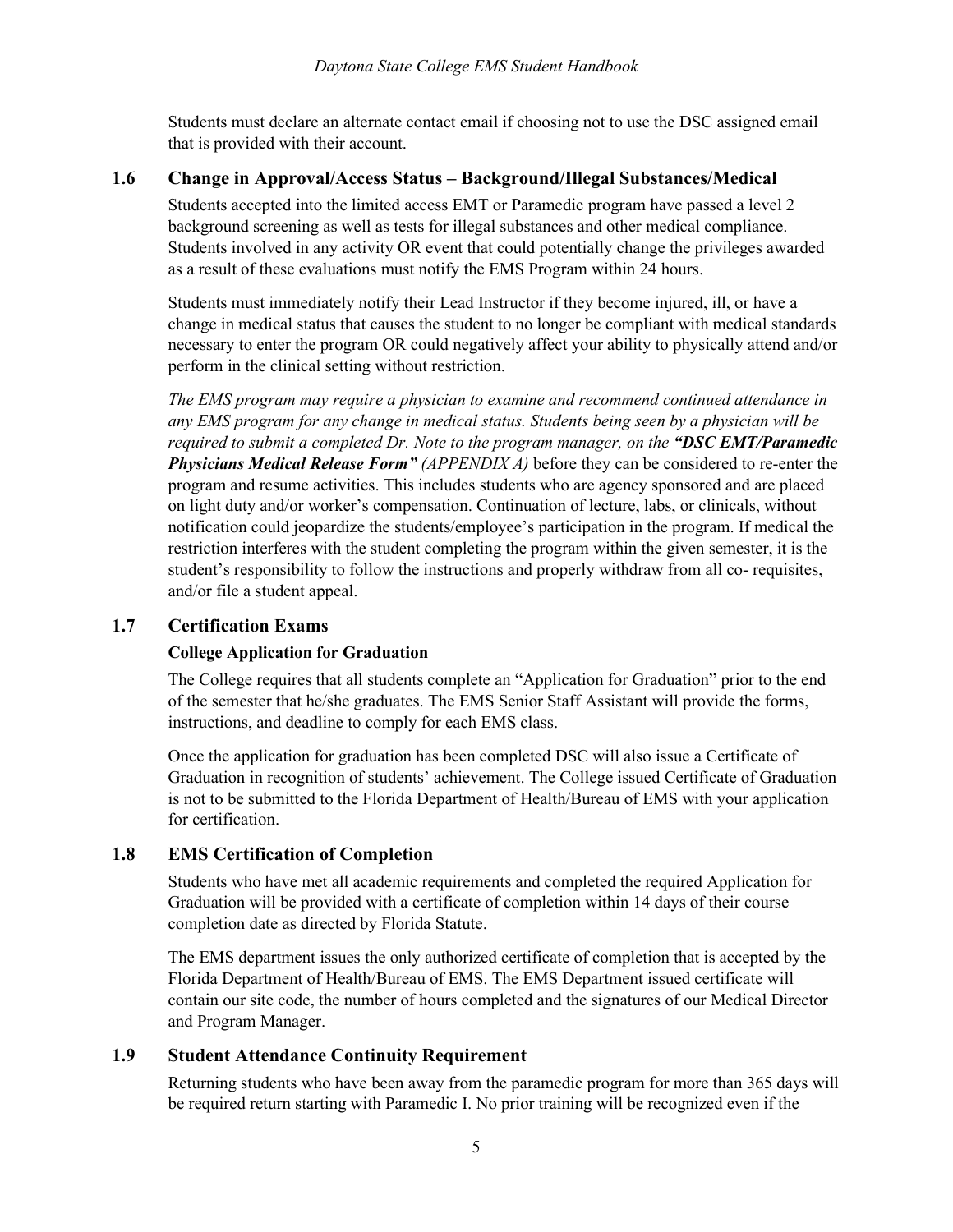student has received a passing grade for the prior semesters of training.

### **SECTION 2- PROGRAM OVERSIGHT**

#### **Standards and guidelines for the Accreditation of Educational Programs in the Emergency Medical Services Professions (2015).**

### **2.1 Program Medical Director**

- The program Medical Director is responsible for medical oversight of the program and must:
- Review and approve the educational content of the program curriculum for appropriateness, medical accuracy, and reflection of current evidence-informed prehospital or emergency care practice.
- Review and approve the required minimum numbers for each of the required patient contacts and procedures listed in these Standards.
- Review and approve the instruments and processes used to evaluate students in didactic, laboratory, clinical and field internship.
- Review the progress of each student throughout the program, and assist in the determination of appropriate corrective measures, when necessary.
- Ensure the competence of each graduate of the program in the cognitive, psychomotor, and affective domains.
- Engage in cooperative involvement with the Program Manager.
- Ensure the effectiveness and quality of any Medical Director responsibilities delegated to another qualified physician.
- Ensure educational interaction of physicians with students. The Medical Director interaction should be in a variety of settings, such as lecture, laboratory, clinical, field internship. Interaction may be by synchronous electronic methods.

# **2.2 Program Manager**

Responsibilities: The Program Manager must be responsible for all aspects of the program including, but not limited to:

- The administration, organization, and supervision of the educational program.
- The continuous quality review and improvement of the educational program.
- Long range planning and ongoing development of the program.
- The effectiveness of the program, including instruction and faculty, with systems in place to demonstrate the effectiveness of the program.
- Cooperative involvement with the Medical Director.
- The orientation/training and supervision of clinical and field internship preceptors.
- The effectiveness and quality of fulfillment of responsibilities delegated to another qualified individual.

# **2.3 Lead Instructor/Faculty/Instructional Staff/Clinical/Field Preceptors**

**Responsibilities:** Perform duties assigned under the direction and delegation of the Program Manager. Lead Instructors/Faculty are responsible for configuring the daily, lecture and lab activities, skills, scenarios, demonstration of new skill, scheduling the lab rotations, administering quizzes, exams, assigning/oversight of adjunct faculty, writing scenarios for final skills, tracking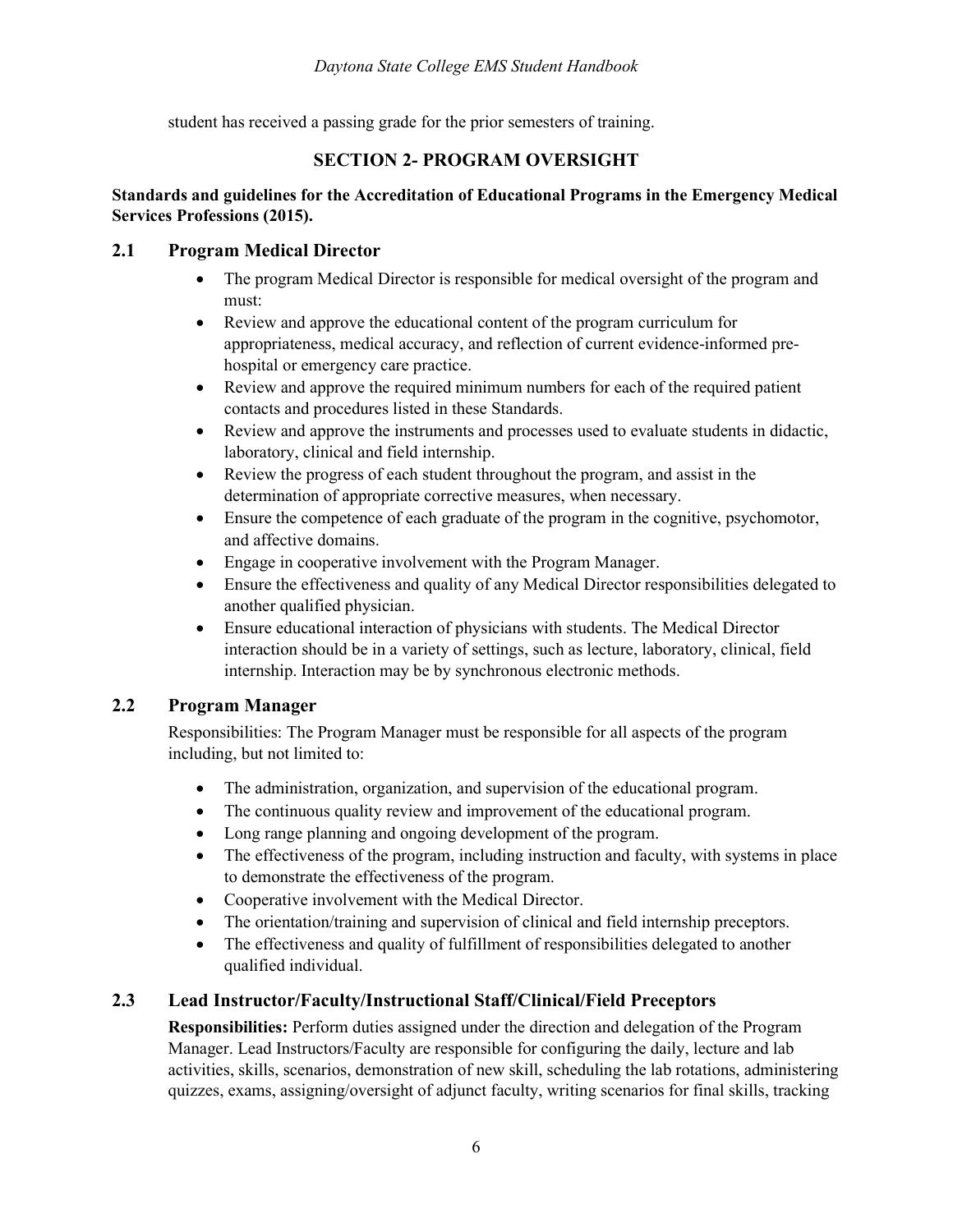evaluation of students, and grading for all students.

Lead Faculty are also designated to coordinate supervision and provide frequent assessment of the students' progress in achieving acceptable program requirements.

### **Clinical/Field Preceptors**

**Clinical Preceptor:** Hospital preceptors adjunct faculty designated to coordinate supervision and provide frequent assessment of the students' progress in achieving acceptable program requirements. These preceptors are assigned to a small group of students.

**Field Preceptor:** Fire or ambulance employee designated to coordinate supervision and assessment ensuring student progress during their field experiences.

**Internship Experience:** activities occurring in the last semester of the educational process to allow students to develop and practice high-level decision making by integrating and applying paramedic knowledge learned in the previous semesters by a demonstration of the mastery of related competencies; Paramedics - SMC. The EMT clinical and Field experience occurs concurrently to their lecture and lab training.

### **Field and Clinical Preceptor Training**

**Training and Orientation:** This is a dynamic and ongoing process for field and clinical preceptors.

- Purpose of the student rotation (competencies, skills, and behaviors).
- Evaluation tools used by the program.
- Contact information for the program.
- Team lead only applies during Capstone Internship Phase.
- Program requirements of team leads during Capstone Internship as stated in the Student Minimum Competency

# **2.4 Director of the School of Emergency Services**

The Director of the School of Emergency Services oversees training the community's law enforcement, corrections, fire, and EMS professionals. In addition to initial certification training programs, the Director provides oversight for advanced training and college degree programs to enhance the student's career.

# **SECTION 3- ELECTRONIC DEVICES AND SOCIAL MEDIA**

# **3.1 Definitions – Terms Relating Electronic Devices to our Program**

**Social Media/Social Networking Devices:** Any means by which all types of information including writing, photographs, audio, or video are shared through various electronics, mass media sites, or devices such as websites, blogs, tweet, live feeds, forums, webcasts, podcasts, net casts, recordings, or other similar present or future avenues of social media/networking, recording devices. These include any still photographs, representations, video, live video, and/or audit images and reporting from local, regional, federal news services in accordance with their respective copyright laws.

**Social Networking:** Any means by which an individual or individuals may either professionally or privately share, post, or disclose information combined with social media using a variety of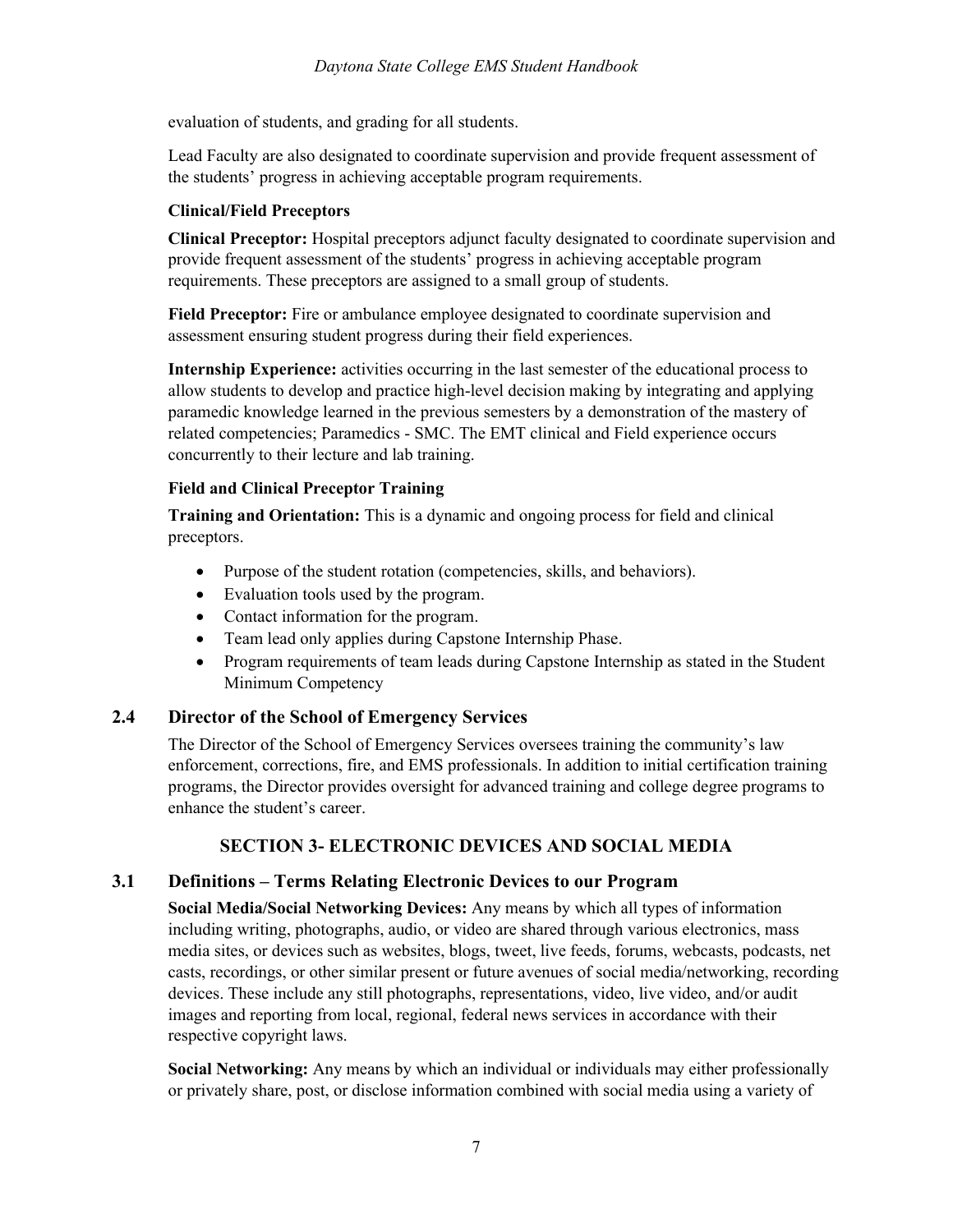means such as, but not limited to, Snap Chat, Facebook, Twitter, LinkedIn, Instagram or other similar present or future avenues.

### **3.2 Social Media/Networking Code of Conduct**

Students shall not engage in social media posting regarding the EMS program. Social media shall be used by faculty, along with other forms of written communications, to provide advisory notifications to the general community, students, faculty, and industry professionals. Communications shall only be posted by the faculty or program administrative personnel.

Students shall not use any imagery, video, photo, or video chat on social media/social networking that show clinical site/affiliate agency facilities, employees, logos or identifying signs or vehicles or identifiable equipment as a backdrop.

### **3.3 Social Media Privacy**

Students must recognize and acknowledge there is no reasonable expectation of privacy in any electronic communication, comment, file, data, image, video, audio file or posting placed in any form of social media, mass communication system as defined in section.

### **3.4 Electronic Devices in Class**

The EMS Department (which is located in the ATC) is a Wi-Fi zone using "DSCWireless". Students may utilize laptops, tablet computers, e-readers, and smart phones to access e- textbooks and ancillary internet-based materials as available for your class. All electronic devices shall be used in "silent mode" during instruction not to disturb other students or the instructor. Students may NOT take photographs during their lecture or lab sections without prior permission being attained from the lead instructor. Faculty and staff members reserve the right to take photographs, take audio and/or video recordings for the purposes of reviewing performance or for training/marketing material.

### **3.5 Electronic Devices During Testing**

All electronic devices shall be turned to the "off" position and placed at the front of the classroom prior to any written or practical examination.

### **3.6 Electronic Devices on Clinical Assignments**

Electronic devices are NOT ALLOWED in clinical setting. Students are prohibited from taking photographs IN THE HOSPITALS, ON AMBULANCES OR FIRE APPARATUS. PHOTOGRAPHS OF ANY PERSONNEL OR PATIENTS IS ALSO PROHIBITED.

# **SECTION 4 - UNIFORM REQUIREMENTS**

### **4.1 Uniform**

The designated student uniform shall be worn in its entirety with no additions or deletions during all lecture, lab and clinical sessions unless authorized by the EMS Program Manager.

# **4.2 College Picture ID**

A College issued student picture ID must be worn by all students during clinical sessions. Many of our clinical (hospital) facilities require use of badges, which will be issued by the clinical site. Directives will be given by each site and must be adhered to during the respective semester.

#### **4.3 Program Uniforms**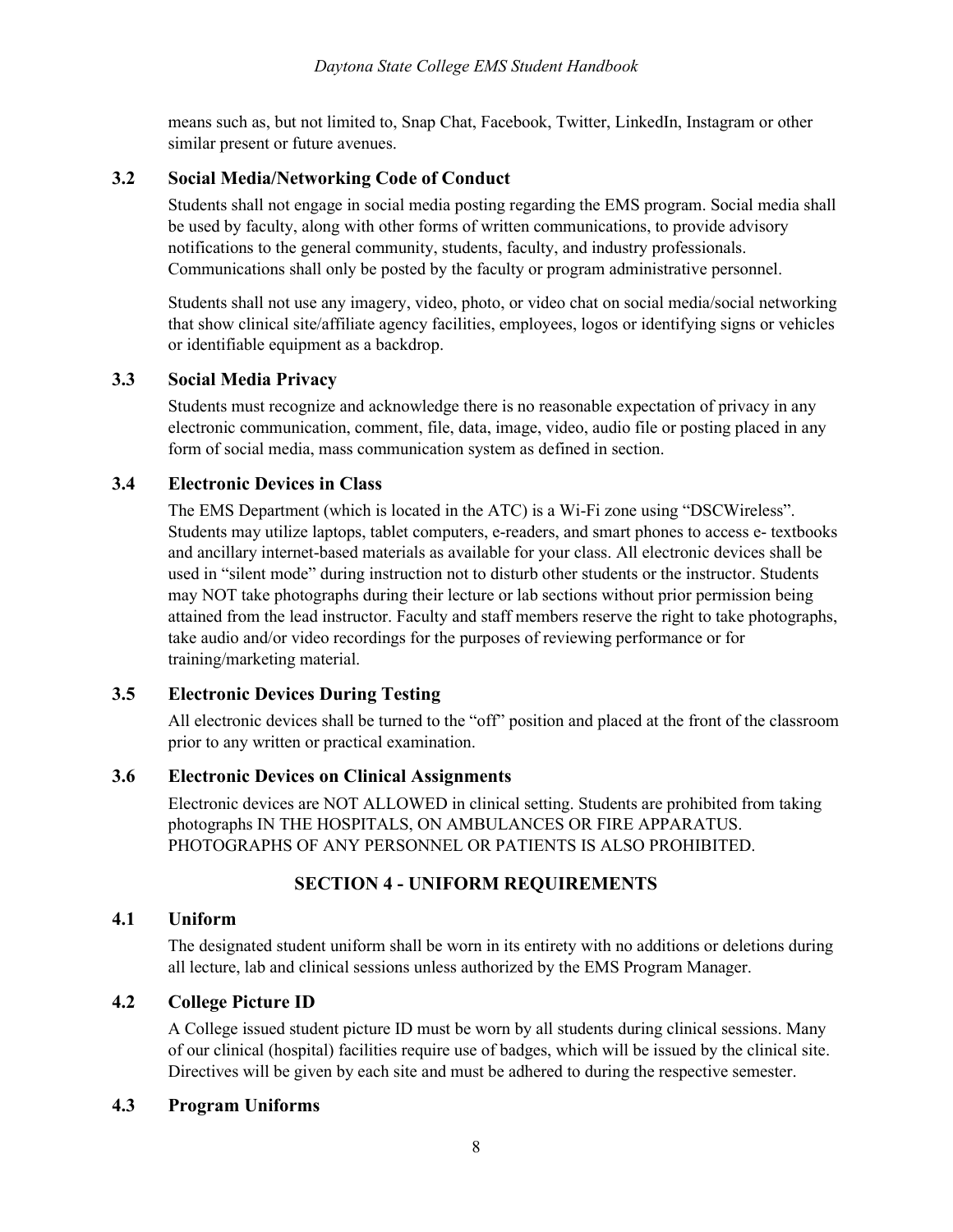#### **Pants - EMT and Paramedic**

Long BDU style or dress style pants, black in color, that are approved for wear during participation in this program must be purchased from a uniform vendor approved by the Daytona State College EMS Program. Sponsored students may wear uniform pants issued by their organization with prior approval of the Program Manager.

### **EMT Uniform Shirt**

EMT students must wear a khaki/tan uniform shirt with the School of Emergency Services logo. Shirts must be purchased from an approved vendor who uses the approved labeling on each shirt. Program uniform shirts must be tucked into your belted pants at all times.

#### **Paramedic Uniform Shirt**

Paramedic students shall wear a maroon uniform shirt with the School of Emergency Services logo. Shirt must be purchased from an approved vendor who uses the approved labeling on each shirt. Program uniform shirts must be tucked into your belted pants at all times.

### **Undershirts**

A white or black crew neck short or long-sleeved t-shirt shall be worn under the student uniform shirt. The undershirt shall be free of any graphics and/or lettering which may show through the uniform shirt.

#### **Belt**

Professional in appearance black web or plain belt, with a plain belt buckle shall be worn with the uniform at all times.

#### **Shoes**

Plain toed black polishable boots shall be worn when in uniform. Black sneakers, slides, or cowboy boots are not permitted.

#### **Hats**

Hats are not permitted to be worn at any time the student is required to be in uniform.

# **Jewelry**

To promote a professional appearance and a safe environment, the following are authorized pieces of jewelry a student may wear while in lecture, lab and clinical:

- A watch
- One ring per hand (wedding sets count as one)
- Single post style earrings (one in each ear)

The following Items are prohibited while in lecture, lab and clinical:

- Hoops, dangling earrings
- Plugs or gauges in ears
- Necklaces
- Bracelets, bangles, or bands (including cause/slogan bracelets)
- Jewelry that distracts from a professional appearance or demonstrates symbols of intolerance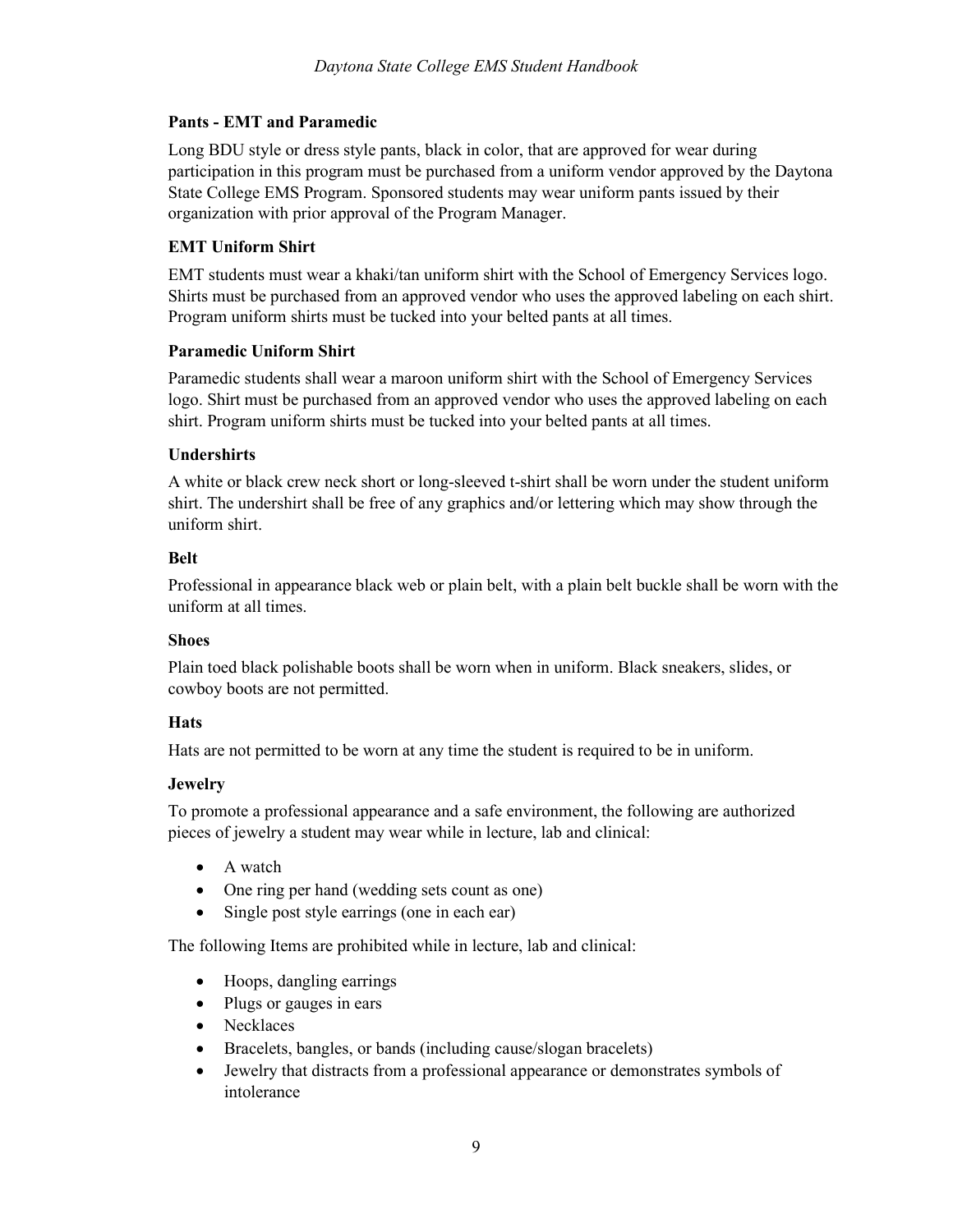- Jewelry that may accidentally inflict injury during patent care activities
- Tongue studs and/or other body or face piercings that are visible while in uniform
- Lanyards hanging out of pockets or around necks
- Ear buds or headphones

#### **Jacket/Rain Gear**

Students may wear plain black jackets with the School of Emergency Services logo and that are permitted and sold at uniform vendor locations.

#### **Safety Vests/PPE**

An approved safety vest with the "DSC/EMS INTERN" in contrasting reflective materials on the back, a DSC logo/patch on the front left pocket that meets or exceeds ANSI type III safety vest requirements must be worn any time the student is participating in a fire/rescue/EMS clinical. These are not required for hospital clinicals, lab, or lecture. This vest must be accessed through an approved vendor. Proper respiratory protection is to be required and accessible at all times

#### **Clinical/Field Shifts/Lecture/Lab**

Students may only wear jackets/uniform pieces that have been approved as an official attire of the DSC/EMS program and purchased from an approved vendor. All students must be clearly identifiable as a student intern within the DSC/EMS program whenever they are in uniform. Uniforms are required for lecture, lab, and clinicals. Students should wear the uniform properly and with respect whenever the uniform is required. The uniform must only be worn in its entirety. Violation of this policy may result in suspension.

#### **Field or Agency Sponsored Students**

It is the student's responsibility to understand and follow the policy of their employing agency with regard to policy compliance and the DSC/EMS uniform standard. All students must be clearly identifiable as a student intern within the DSC/EMS program whenever they are in uniform while fulfilling the requirements of this program.

#### **Uniform Inspections**

Students are reminded that the uniform should be worn appropriately as listed above. Should a student's appearance be deemed unacceptable, the student will be asked to comply. Any personal issues that would result in not being in compliance shall be discussed with the Lead Instructor. Violations will be recorded on Event Forms and violators may be suspended or dismissed from the program.

#### **Uniforms in Drinking Establishments**

Students are also prohibited from wearing their uniforms to any establishment whose primary purpose is to serve alcoholic beverages while not on official DSC intern assignment.

#### **4.4 Personal Grooming**

#### **Fingernails**

Fingernails should be trimmed so as to not extend beyond the end of the fingers. Fake nails or nail extensions are a health concern and may not be worn while in the program. The risk of infection and spread of disease, as well as safety to self and others is always a concern. Clear nail polish is the accepted uniform standard.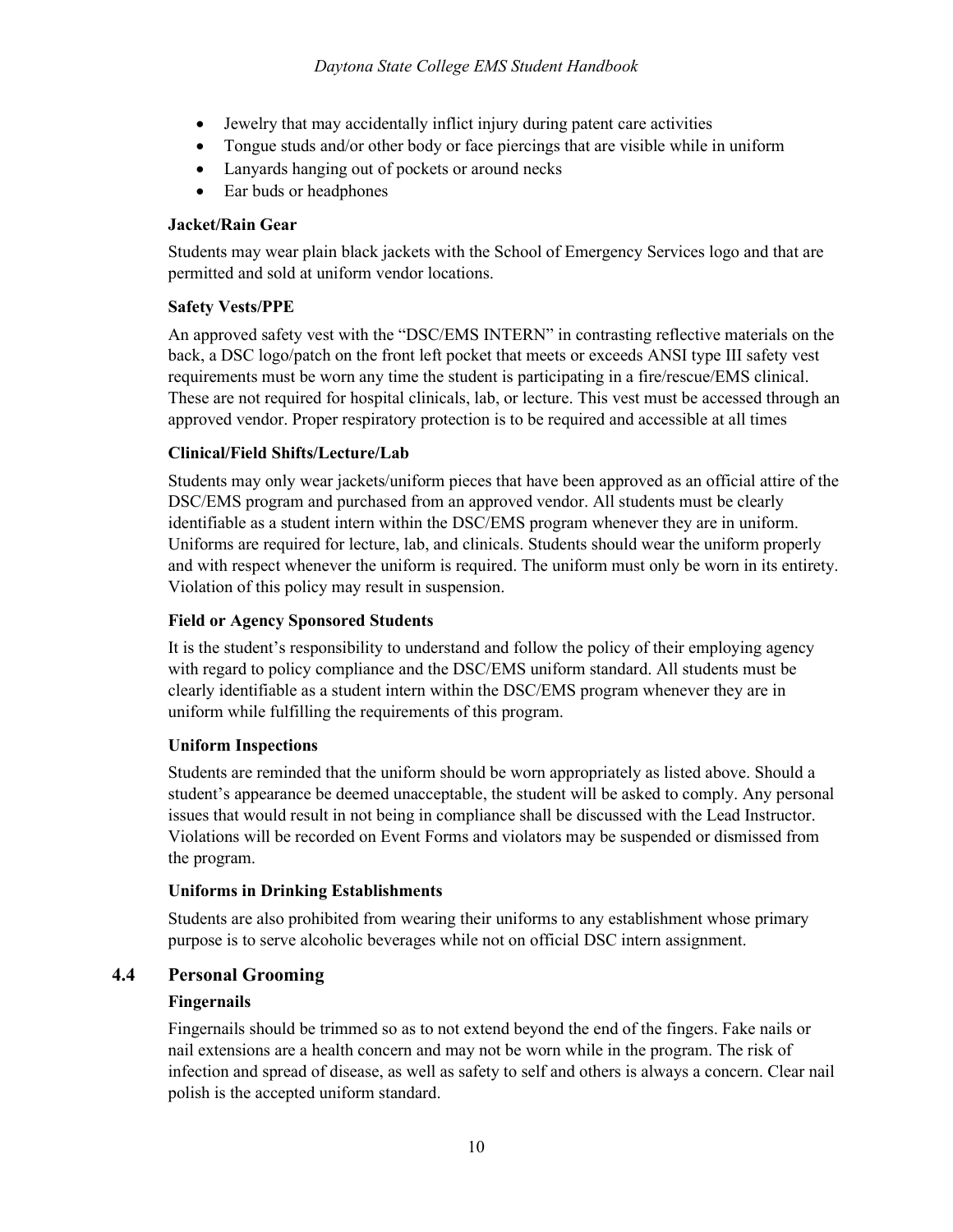### **Hair**

Hair must be professional, neat, clean, and if below the uniform shirt collar in length, must be worn above the collar. Hair color must be naturally occurring in the human species.

#### **Cologne/Scented Toiletries**

Students shall not wear cologne/perfume or other strongly scented toiletries during any EMS training activities or clinical assignments due to the risk of patient sensitivity and/or allergies.

#### **Tattoos**

Tattoos must be completely covered while on clinical rotations.

#### **4.5 Grooming Standards – Facial Hair**

#### **Sideburns, Mustaches, Beards**

Students must be clean shaven while enrolled in the class. The OSHA Respiratory Protection Standard paragraph 29 CFR 1910.134(g)(1)(i)(A), states that respirators shall not be worn when facial hair comes between the sealing surface of the facepiece and the face or that interferes with valve function.

### **4.6 Weapons/Certified Law Enforcement Officers**

#### **Weapons**

Weapons of any type are not allowed on any DSC campus, or at any clinical site.

#### **Certified Law Enforcement**

Students who are certified law enforcement officers must be attired as a student while participating in the lecture, lab, or clinical portions of the class so that they are readily identifiable in their role as a student at all times. FAC 64J-1.020(1)(a) Each applicant shall demonstrate that EMT & paramedic students are not subject to call while participating in class, clinical, or field sessions.

# **SECTION 5 - STUDENT CONDUCT**

#### **5.1 Respectful Language**

Students shall be courteous to the DSC EMS program faculty, staff, guests, and other students at all times. Students shall not use coarse, violent, profane, or disrespectful language or gestures. Students shall also not express any prejudice concerning race, sex, religion, politics, national origin, sexual orientation, lifestyle, or similar personal characteristics.

### **5.2 Addressing Staff and Instructors**

Instructors and staff will be addressed as "Sir" or "Ma'am" or by rank unless otherwise specified by the instructor or staff member. Rank or title is always preferred and appropriate.

# **5.3 Following Orders**

All orders and commands will be executed immediately when given by faculty, staff, administrators, or clinical preceptors. If a student disagrees with a command or feels he/she has not received fair treatment, he/she should follow the command and subsequently discuss the matter with this/her Lead Instructor. Students on clinical assignment directly report to their preceptor.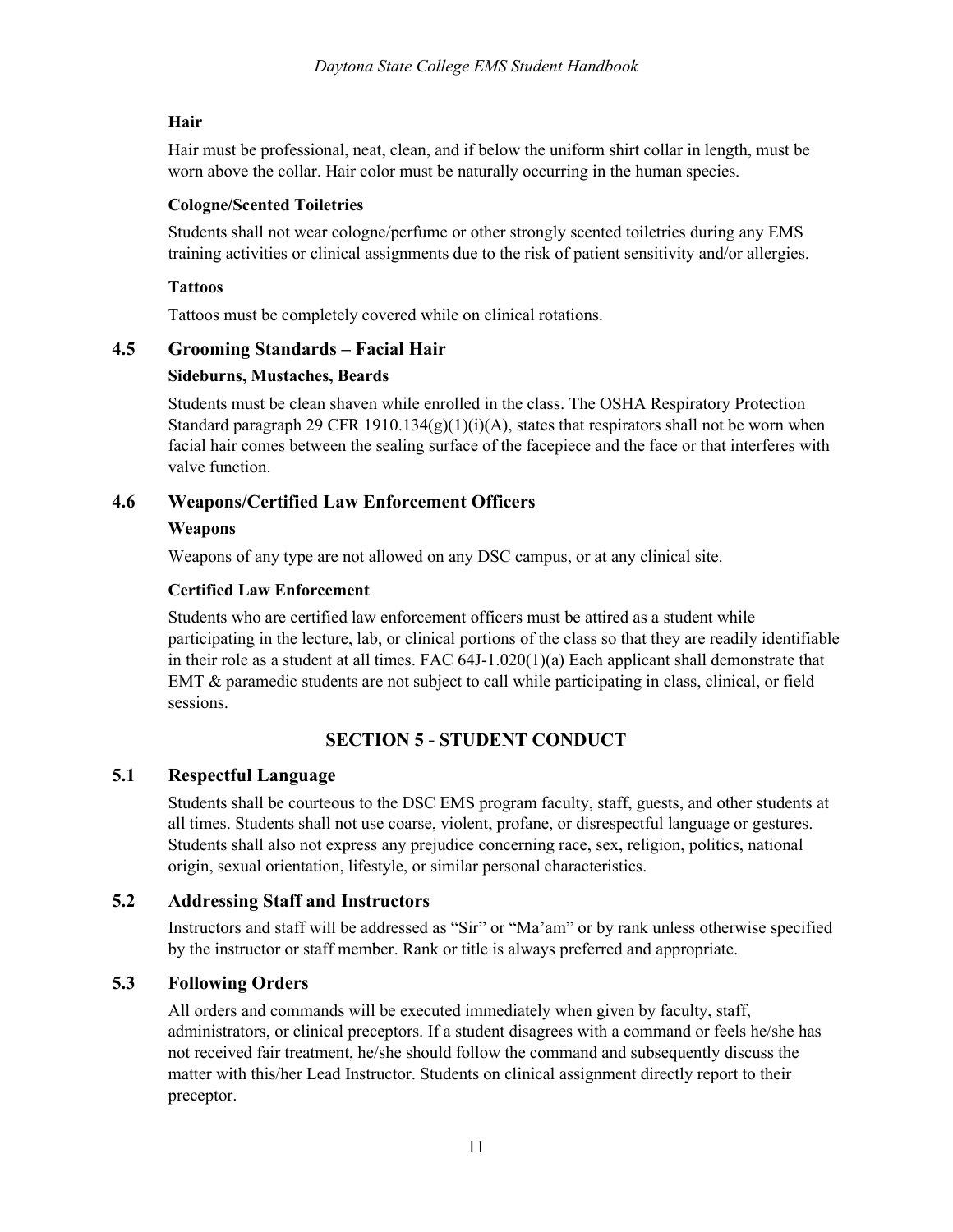# **5.4 Conflicting Orders/Methods**

If a student receives two different orders from two instructors, the student should inform the second instructor of their original assignment and that they have already been assigned a task while identifying the first instructor. The second instructor should yield to the first instructor and should not countermand the first instructor's assignment of the student. In the case of conflict, the lead instructor should resolve the matter away from the student.

### **5.5 Investigations/Complaints/Hearsay**

The EMS Department Program Manager shall investigate complaints that are filed and shall follow the Daytona State College Student Handbook procedure. Any incident requiring an investigation will result in immediate notification of the program manager who shall coordinate all investigative procedures beginning with the intake of the initial complaint and continue throughout the judicial affairs process.

### **5.6 Falsification of Documentation or Plagiarism**

Any falsification of documentation or plagiarism found to be valid will be grounds for immediate dismissal. This includes FISDAP data entry or any misrepresentation of lab or clinical skills/patient contact documentation. Accusations of this nature will be investigated fully, and students shall be afforded all due process as provided by the Student Handbook and Judicial Affairs.

# **5.7 HIPAA (Patient Confidentiality)**

Students will not violate HIPAA policies, pursue patients, patient information (such as address or phone numbers from any sources), and/or take still or video pictures of any patient or scene. Doing so are grounds for IMMEDIATE expulsion from the EMS Program. HIPAA confidentiality statements will be signed and turned into your Lead Instructor during the first week of class.

\*Also refer to social media and electronic device policy.

# **SECTION 6-SUBSTANCE USE POLICY**

#### **6.1 Tobacco Policy**

DSC and all affiliated clinical sites are tobacco-free premises. The use of any tobacco products by the EMS Program students is strictly prohibited on any Daytona State College or clinical site.

# **6.2 Alcohol/Drug Free Campus**

Daytona State College is an alcohol and drug free campus. Therefore, no use or possession of alcohol or drugs will be permitted, including in vehicles or personal items. Students will not be under the influence of alcohol or drugs while attending class. If the student verbalizes that the consumption of one or more substances has occurred and/or impairment is suspected/witnessed the student will not be permitted to participate in DSC/EMS classes nor will they be permitted to leave campus/clinical site by driving their vehicle and LEO will be contacted. The student could be subject to medical attention to rule out an alternative cause.

# **6.3 Consumption of Alcohol Prior to Class and/or Clinical/Field Shifts**

Students are prohibited from consuming alcohol eight hours or less prior to the start of lecture, lab, or clinical/field setting, school-sponsored events, and class/event, and during lunch/dinner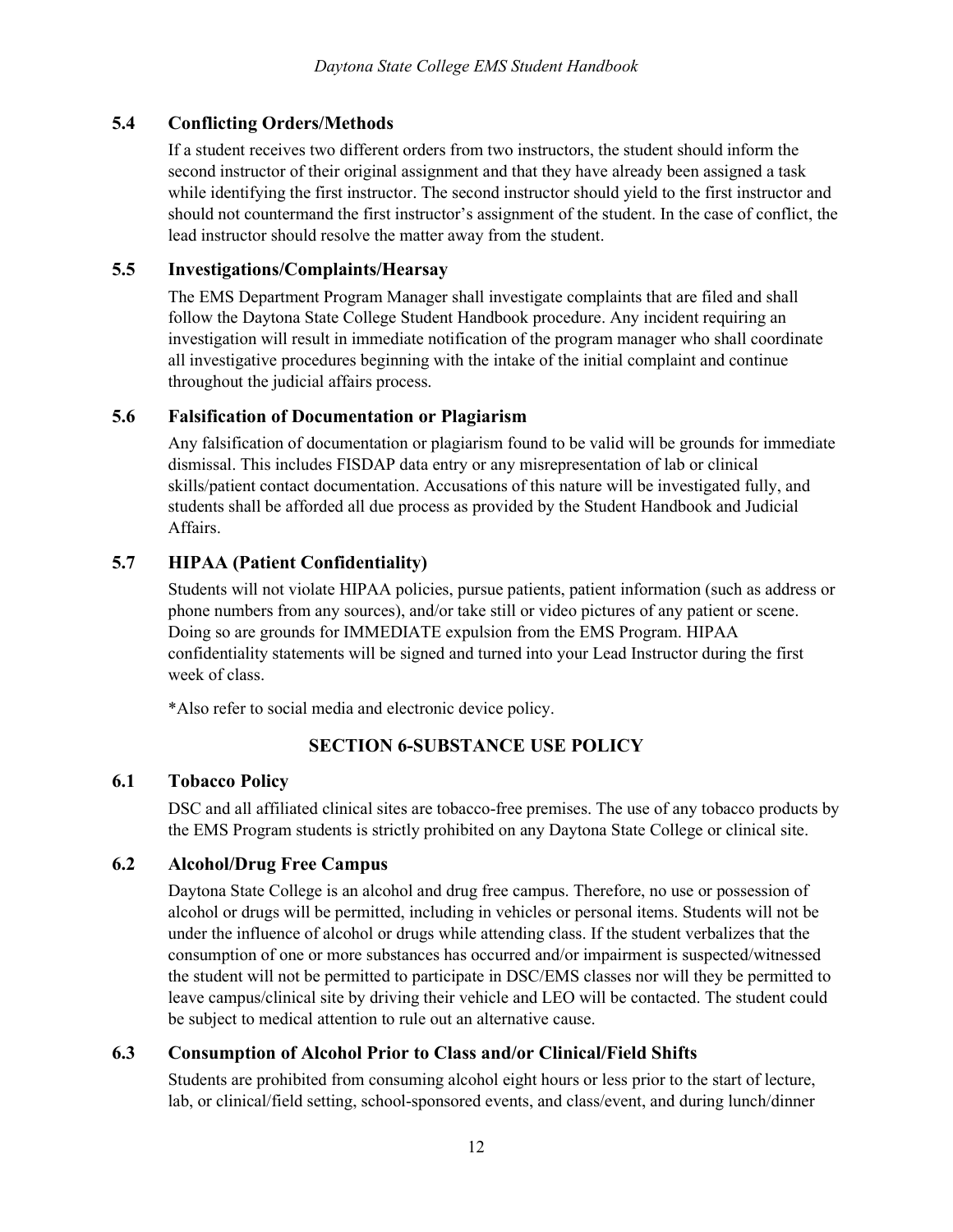breaks. Students may be subjected to a Breath Alcohol Test. See above policy for suspected impairment.

### **SECTION 7 – POLICY VIOLATION DOCUMENTATION**

- **7.1** Violation of the policies of Daytona State College Student Handbook, EMS Program Handbooks, course syllabus, or affiliate host policies should result in coaching from Faculty/Preceptors/Staff. The coaching incident is intended and should be conducted with the intention of informing and educating on the students' behalf. Though it is ideal to hope students may respond immediately, learning and behavior modification may require repetition & reinforcement over time. Violations of policy should be documented in great detail on the CoAEMSP Student Counseling Form, and this is considered the primary form used for documentation. If the violation is a result of Affective Behavior, then the CoAEMSP Affective Behavior Evaluation may be included and attached. If this event is a continuation of prior behavior, a CoAEMSP Performance Improvement Plan form should be included in the documentation.
- **7.2** All forms will be printed on ORANGE paper and will be implemented on January 17, 2022. These forms will be referred to as "Orange Forms." See Appendix D. Students receiving four Student Counseling Forms OR any student's policy violation that results in a safety concern or an injury will result in an expedient meeting with the program manager and possibly the director of the School of Emergency Services. This process is intended to support the existing college policies and supports the judicial Affairs procedures.
- **7.3** All forms must be completed in their entirety to ensure documentation is complete and may include attached witness statements, as appropriate. Documentation is protected. All documentation must be submitted to the Senior Staff Assistant within 48 hours or less to be kept in the students secure, centralized administration file. The program manager must be notified each time student documentation created.
- 7.4 Student dismissal is considered a last resort and can only occur after the appropriate appeals processes have been exhausted. Proper documentation must occur in a complete, timely, and effective manner and reflect appropriate, frequent evaluation of student performance and behavior, and must be recorded via appropriate documentation that includes the student's acknowledgement that the behavior was not acceptable and must include a description of the desired behavior and that it was explained to the student and the student understands that direction.
- **7.5** The program manager must be apprised BEFORE any adverse action is taken that may impact a student's enrollment status. Students who represent a safety concern must immediately be reported to Campus Safety and or 911 as appropriate, with supervisory notifications and documentation to follow. Students who cannot comply with College policies and have been shown the desired performance criteria may be processed out of the program through the application of the judicial affairs process as applied by the program manager and the School of Emergency Services Director.
- **7.6** Affiliate agencies may refuse access or dismiss students without cause and the student will have no recourse against the college or the affiliate agency.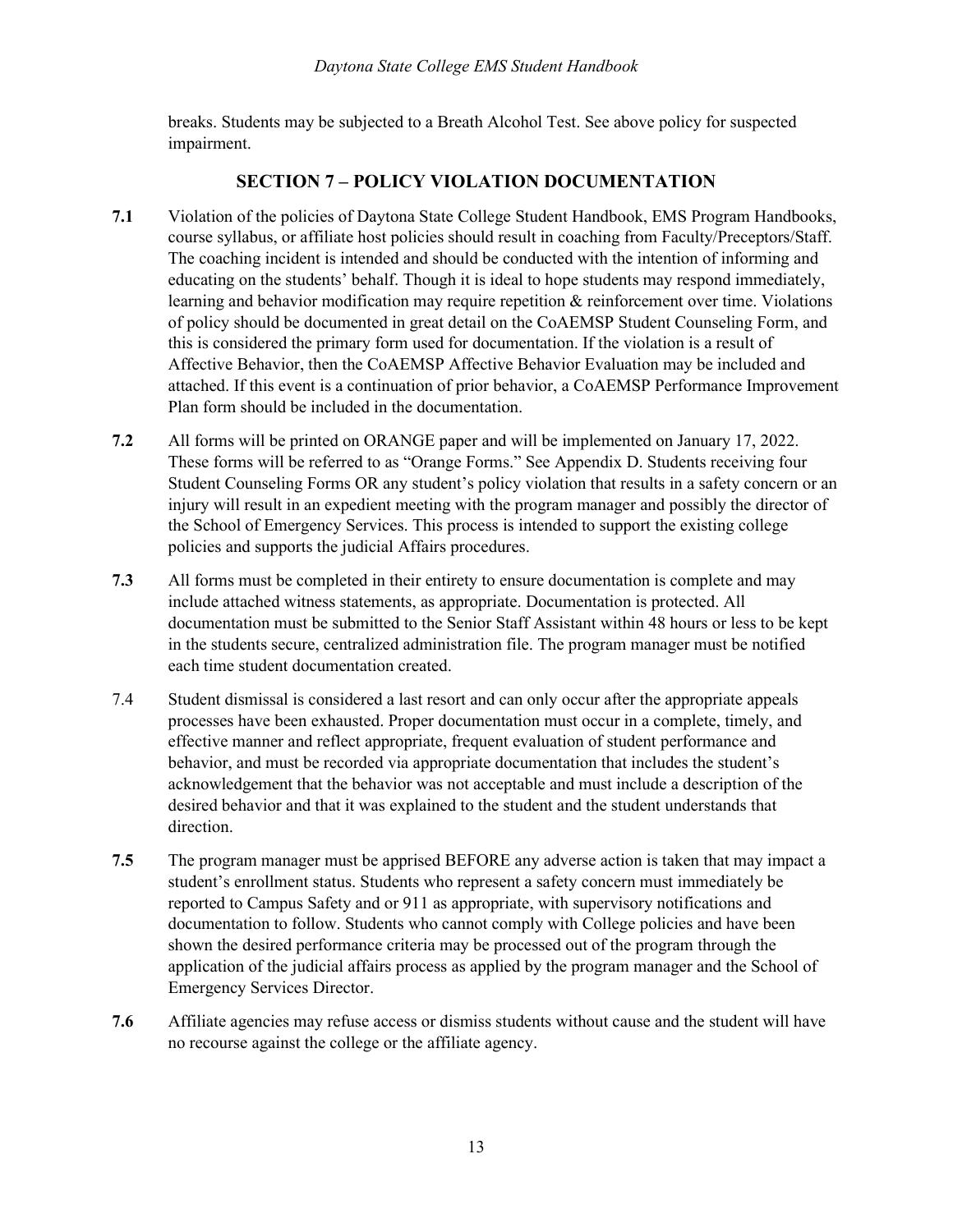### **APPENDIX A**

# MEDICAL CLEARANCE FORM REQUIRED TO RETURN TO CLASS AFTER ANY CHANGE IN MEDICAL STATUS AFTER ADMISSION TO THE PROGRAM

### **DAYTONA STATE COLLEGE EMT/Paramedic TRAINING COURSE PHYSICIAN'S MEDICAL RELEASE**

has been treated for the following condition(s):

*Student's Name*

*(Please describe injury or illness)*

This student is participating in an EMT/Paramedic Training Course, which involves the following activities:

- the ability to wear full protective equipment and may include helmet, protective coat and pants, suspenders, gloves, N95 Mask, Powered Air Purifying Respirators (PAPR) or breathing apparatus
- the ability to drag, lift, carry, and move weights up to 125 pounds.
- the ability to climb stairs and ladders.
- the ability to work in heat, water, and other hostile environments.

**This student may return to class with the following limitations:** *(Please list - example: no limitations, classroom activities only, no lifting, etc.)*

| $\mathbf{D}$<br>$T = 100$<br>Physician's Signature<br>Date |
|------------------------------------------------------------|
|------------------------------------------------------------|

| Physician's Name (please print) |  |
|---------------------------------|--|
| Physician's Address             |  |
| Physician's Phone Number        |  |

The student is aware that Daytona State College may verify the information above by contacting the physician who has signed this document.

| Student's Name (please print) |      |  |
|-------------------------------|------|--|
| Student Signature             | Date |  |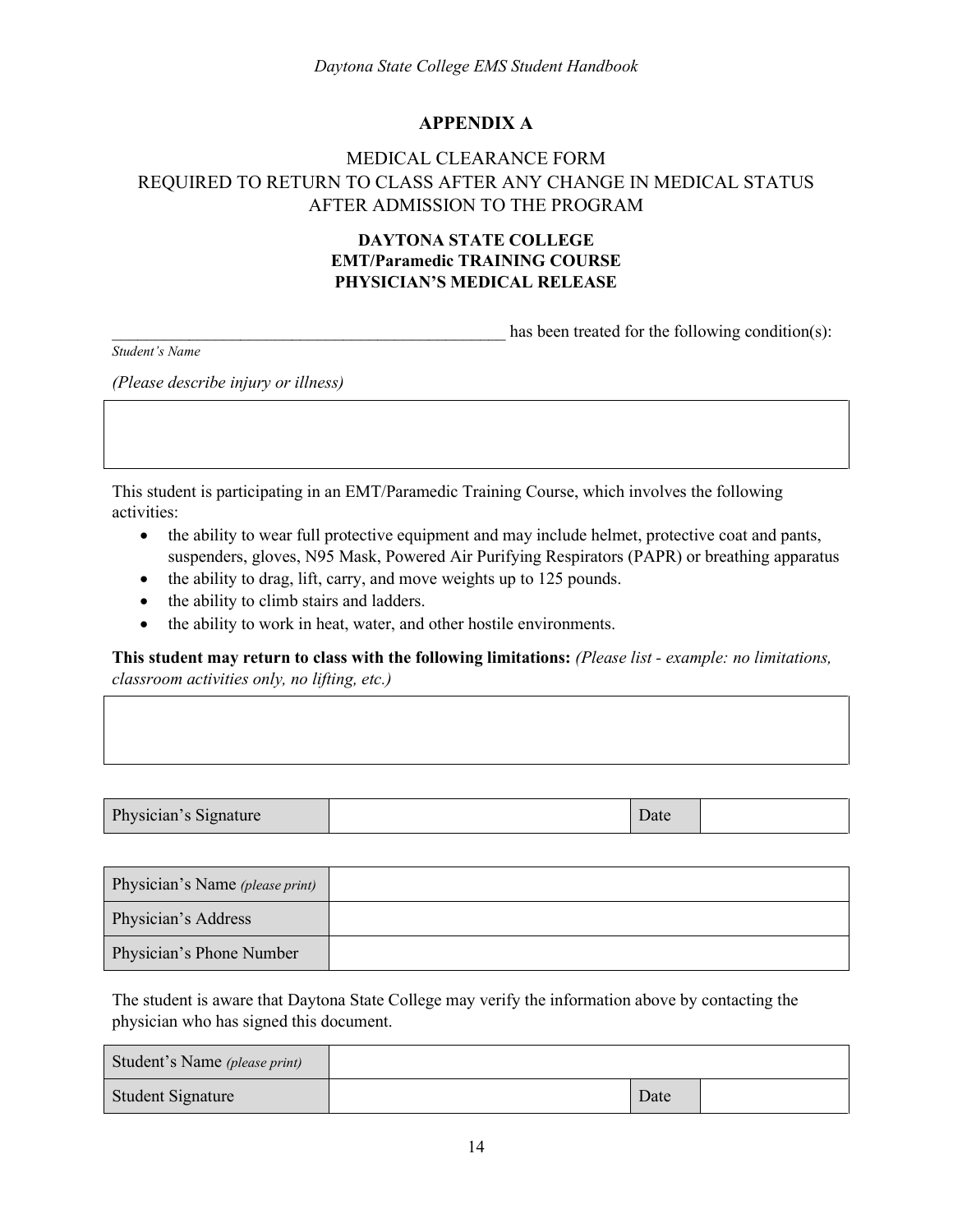### **APPENDIX B**

# DAYTONA STATE COLLEGE AFFILIATE BACKGROUND REVIEW POLICY

The Daytona State College EMS program will utilize a committee made up of affiliate representatives when evaluating criminal histories of EMS Student applicants that cannot be cleared by the school using the background matrix. Any criminal history revealed by the required Level II background check that cannot be cleared by the school will be forwarded to the committee for review and final determination of the student's acceptance into the ems program.

The following affiliates and EMS leaders will have a seat on the committee:

- 1. Volusia County Emergency Medical Services
- 2. Volusia County EMS Administration
- 3. Medical Director of the EMS Program
- 4. Volusia County EMS Providers
- 5. Volusia County Fire Chiefs Association
- 6. Halifax Hospital
- 7. Advent Health

A single dissenting vote from any affiliate representative can disqualify a student from participation into the program. All affiliates retain the right to deny facility access, without cause, to the student. Access to the affiliate facility is not assumed and must be affirmed by the affiliate representatives for any student who is unable to meet the Level II background requirements and that is not able to be cleared by the school based on the student background matrix. If the affiliate does not affirm the student's acceptance into their facility, it will be the same as a denial because the student will not have achieved a clearance that only the affiliate can provide.

It is preferred affiliates denying student's access do so in writing from the affiliate to the school before the school takes adverse action on the student's application. Denial may also be in the form of the school requesting acceptance from the affiliate and the affiliate denying to grant access in writing. This is the same as refusing to affirm clearance of the student's background, thereby stopping the student's application from being processed to the stage of acceptance into the program. If the school cannot clear the student and the affiliate will not affirm a clearance, then the student would need to achieve the "affirmed" status to enter the affiliate facility.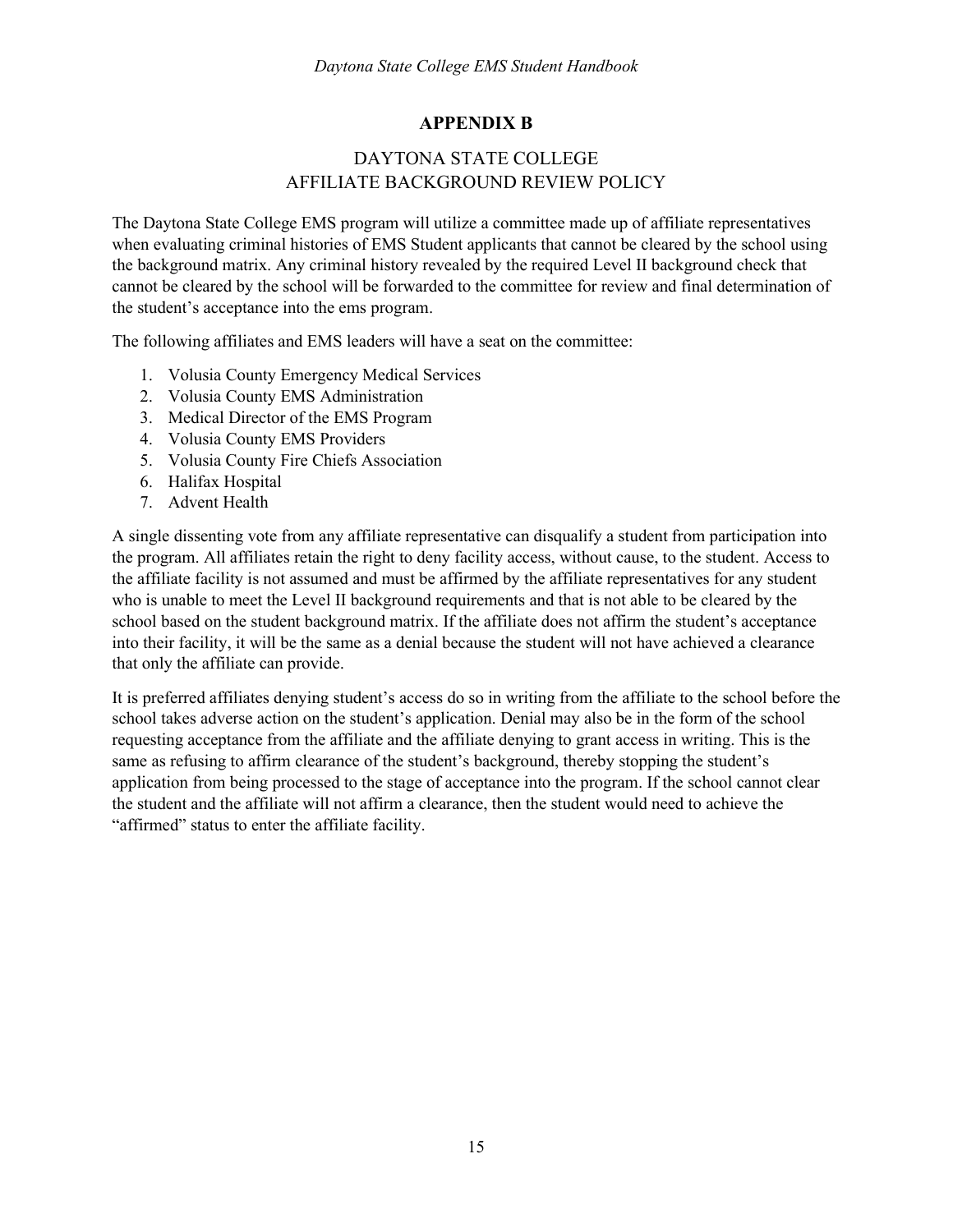### **APPENDIX B.1**

# DAYTONA STATE COLLEGE COLLEGE OF HEALTH AND PUBLIC SERVICES SCHOOL OF NURSING/EMERGENCY MEDICAL SERVICES **CONVICTION RECORD POLICY**

| <b>CATEGORY 1</b>  | <b>Bad checks, Municipal Ordinances</b>                                           |                  |                          |  |  |
|--------------------|-----------------------------------------------------------------------------------|------------------|--------------------------|--|--|
| Occurrence         | Time Period                                                                       | School May Clear | Application to Committee |  |  |
| One or more times  | No time factor                                                                    | <b>Yes</b>       | No.                      |  |  |
| <b>CATEGORY 2</b>  | Petit Theft, DUI, Disorderly Conduct, Indecent Exposure, Prostitution/Soliciting, |                  |                          |  |  |
|                    | Drug Possession, or any Misdemeanor not listed in 4 notes                         |                  |                          |  |  |
| Occurrence         | Time Period                                                                       | School May Clear | Application to Committee |  |  |
| One time           | No time factor                                                                    | <b>Yes</b>       | No.                      |  |  |
| More than one time | Less than 10 years                                                                | N <sub>0</sub>   | Yes                      |  |  |
|                    | More than 10 years                                                                | Yes              | N <sub>0</sub>           |  |  |
| <b>CATEGORY 3</b>  | Property Crimes, Drug Possession/Substance Abuse, Violent Crimes with No Actual   |                  |                          |  |  |
|                    | Harm, Other Felony Offenses Not Listed in Category 4 (Felony)                     |                  |                          |  |  |
| Occurrence         | Time Period                                                                       | School May Clear | Application to Committee |  |  |
| One or more times  | No time factor                                                                    | No.              | Yes                      |  |  |
| <b>CATEGORY 4</b>  | Sex Crimes, Child/Elder/Spouse Abuse, Hate Crimes, Violent Crimes with Actual     |                  |                          |  |  |
|                    | Harm, Fraud, Medicaid/Medicare Fraud. Perjury (Felony)                            |                  |                          |  |  |
| Occurrence         | Time Period                                                                       | School May Clear | Application to Committee |  |  |
| One or more times  | No time factor                                                                    | No.              | Yes                      |  |  |

NOTES:

- 1. Driving on a suspended license (DWLS) is not considered a reportable offense.
- 2. Arrests for bad checks, disorderly conduct or like charges that went to court but the only disposition was court costs may be cleared by school.
- 3. Applicants for licensure who have been convicted of a felony and civil rights have not been restored, are not eligible for licensure and are not eligible to take the licensing examination. The application will be denied.
- 4. All cases involving fraud, aggravated battery, and/or actual harm to victim require committee review.
- 5. For applicants in pre-trial intervention program (PTI):
	- a. If the offense is one the school could clear if the conviction were upheld, then clear the screening.
	- b. If the offense is one the committee requires review, then inform the applicant that the application is incomplete until information is received on the disposition of the PTI.
- 6. For applicants on probation:
	- a. If the probation is for category 1- or one-time occurrence in category 2, the school may clear.
	- b. Any other probation must be cleared by the committee.

The purpose of this matrix is to determine which criminal offenses revealed via the required background check during the application process are reportable to the affiliate agencies that host the clinicals required by Florida Statute 401/FAC 64-E, within the requirements of FS 435.04, and Affiliation Agreements during a candidates EMT or Paramedic training program.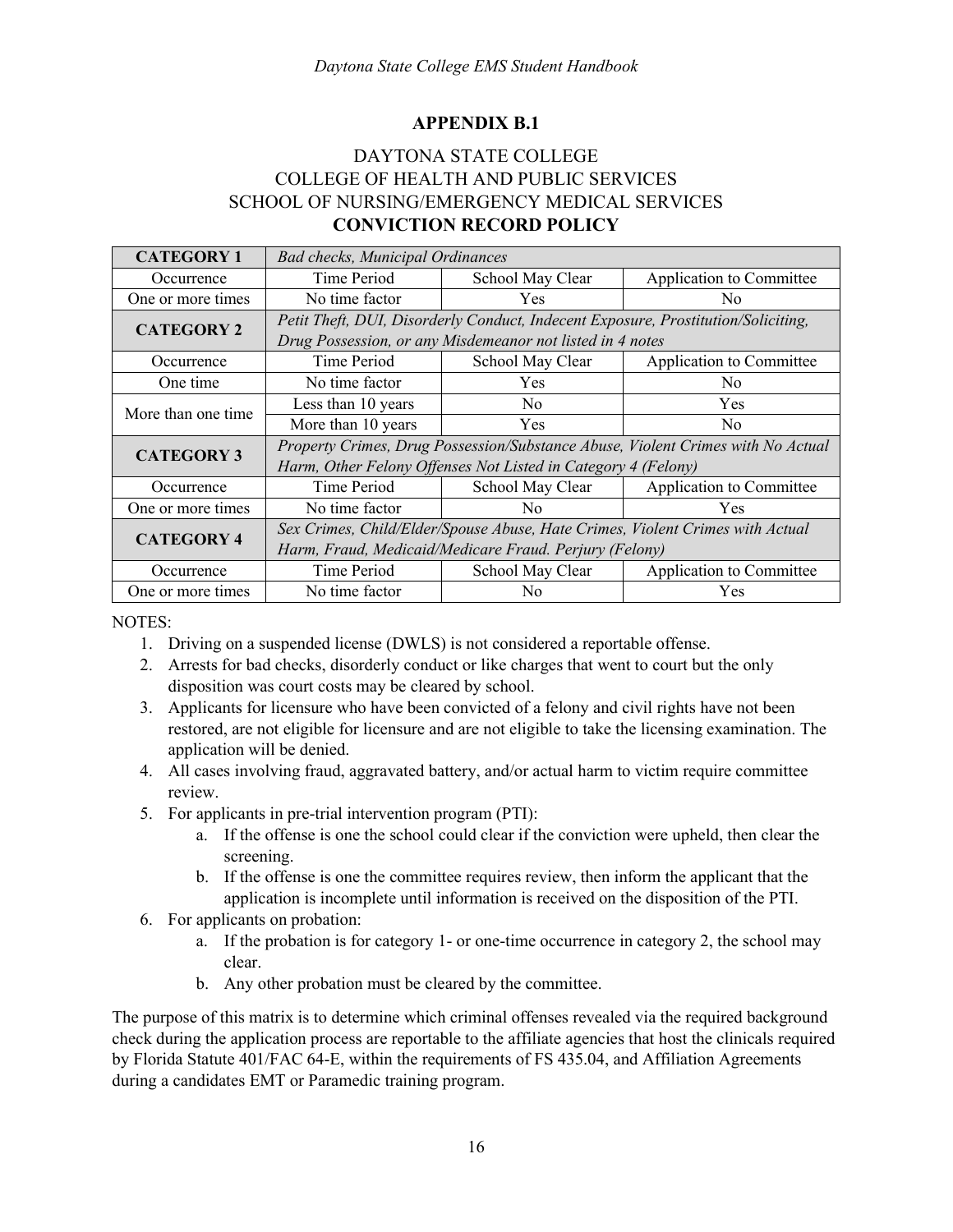# **APPENDIX C – TECHNICAL STANDARDS**

Paramedics are healthcare providers that provide medical care and treatment for patients that have been involved in accidents, emergencies, or other crises. They often work in an out of hospital environment on board an ambulance or fire truck. Paramedics can also be found working at theme parks, emergency rooms, clinics, and doctor's offices.

### **Paramedics need the ability to make swift decisions and stay calm.**

### **Typical duties of the job include:**

- Driving and staffing ambulances and other emergency vehicles
- Responding to emergency 911 calls and working in dangerous areas
- Assessing patients, providing emergency treatment, and making diagnoses
- Monitoring and administering medication, and intravenous infusions
- Using specialist equipment including ventilators and defibrillators
- Reading ECGs and 12-leads, Dressing wounds/injuries, dealing with bloodborne pathogens and other scene hazards
- Transporting patients to hospital and continuing to provide treatment while in transit
- Providing hospital staff with confidential patient information including condition and treatment
- Helping provide patient care in hospitals and other medical facilities
- Communicating effectively with patients and their relatives/friends in times of extreme stress and confusion
- the ability to wear full protective equipment and may include helmet, protective coat and pants, suspenders, gloves, N95 Mask, Powered Air Purifying Respirators (PAPR) or breathing apparatus
- The ability to drag, lift, carry, and move weights up to 125 pounds.
- The ability to climb stairs and ladders.
- The ability to work in heat, water, and other hostile environments.

#### **Key skills for paramedics:**

- A caring and outgoing personality
- Good communication skills
- The ability to make swift decisions and stay calm in highly active and potentially dangerous situations
- A good level of physical fitness
- Strong navigational skills and an awareness of mapping technology
- Resilience
- The ability to attend during nights, weekends, and Holidays as Clinicals are assigned on a Shift rotation (including holidays and weekends) is a standard requirement of the paramedic program.

This is a MINIMUM list of Technical Standards a paramedic student may experience during their training.